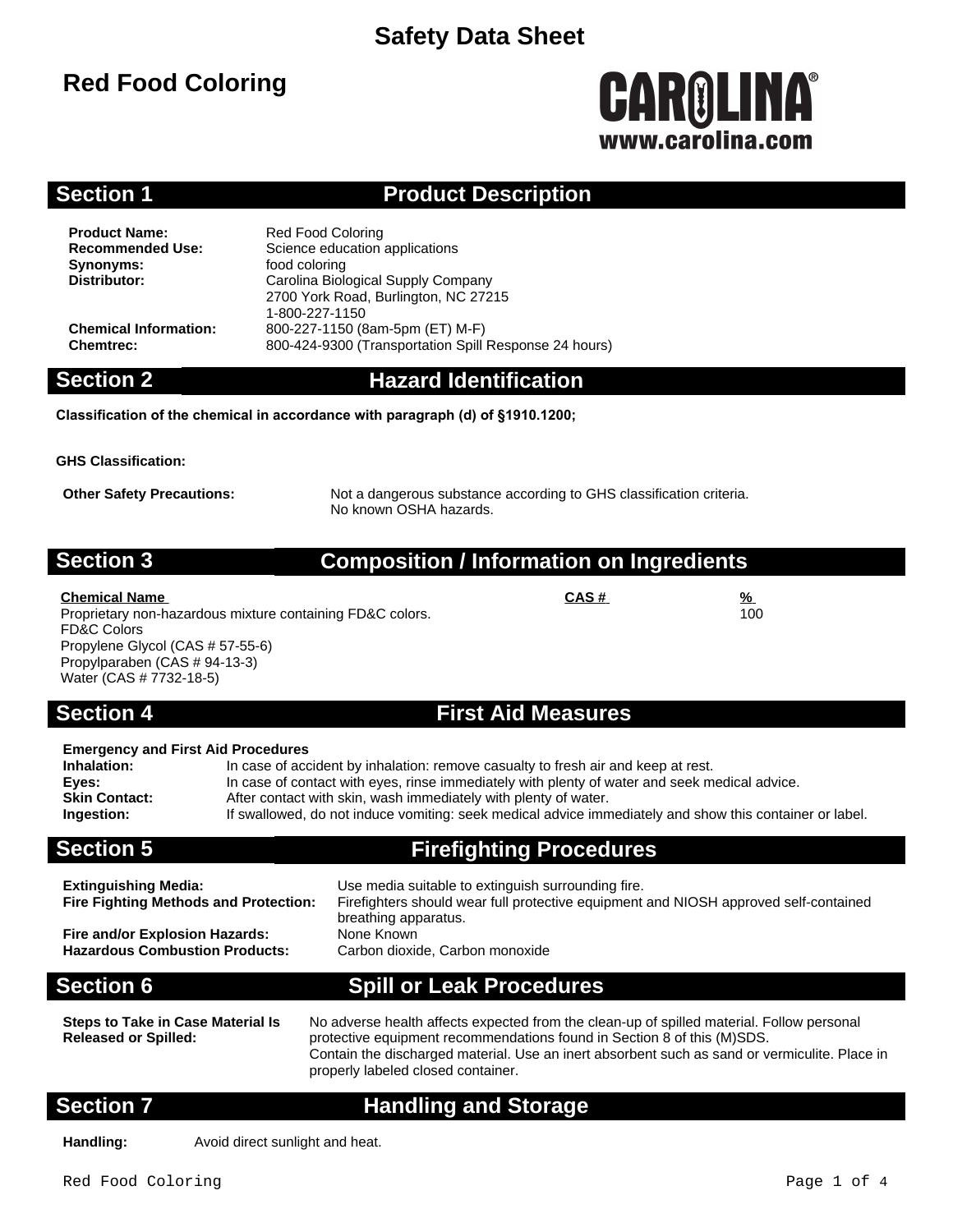**Storage:** Suitable for any general chemical storage. **Storage Code:** Green - general chemical storage

| <b>Section 8</b>                                                                                        | <b>Protection Information</b>                                                                                                                                                                                                                                                                                                                                                  |                      |                     |                      |  |
|---------------------------------------------------------------------------------------------------------|--------------------------------------------------------------------------------------------------------------------------------------------------------------------------------------------------------------------------------------------------------------------------------------------------------------------------------------------------------------------------------|----------------------|---------------------|----------------------|--|
|                                                                                                         | <b>ACGIH</b>                                                                                                                                                                                                                                                                                                                                                                   |                      | <b>OSHA PEL</b>     |                      |  |
| <b>Chemical Name</b><br>No data available                                                               | <u>(TWA)</u><br>N/A                                                                                                                                                                                                                                                                                                                                                            | <u>(STEL)</u><br>N/A | <u>(TWA)</u><br>N/A | <u>(STEL)</u><br>N/A |  |
| <b>Control Parameters</b>                                                                               |                                                                                                                                                                                                                                                                                                                                                                                |                      |                     |                      |  |
| <b>Engineering Measures:</b>                                                                            | No exposure limits exist for the constituents of this product. General room ventilation                                                                                                                                                                                                                                                                                        |                      |                     |                      |  |
| <b>Personal Protective Equipment (PPE):</b><br><b>Respiratory Protection:</b><br><b>Eye Protection:</b> | might be required to maintain operator comfort under normal conditions of use.<br>Not Normally Required<br>No respiratory protection required under normal conditions of use.<br>Wear chemical splash goggles when handling this product. Have an eye wash station<br>available.                                                                                               |                      |                     |                      |  |
| <b>Skin Protection:</b>                                                                                 | Avoid skin contact by wearing chemically resistant gloves, an apron and other protective<br>equipment depending upon conditions of use. Inspect gloves for chemical break-through<br>and replace at regular intervals. Clean protective equipment regularly. Wash hands and<br>other exposed areas with mild soap and water before eating, drinking, and when leaving<br>work. |                      |                     |                      |  |
| Gloves:                                                                                                 | Natural rubber, Neoprene, PVC or equivalent.                                                                                                                                                                                                                                                                                                                                   |                      |                     |                      |  |
| <b>Section 9</b>                                                                                        | <b>Physical Data</b>                                                                                                                                                                                                                                                                                                                                                           |                      |                     |                      |  |
| <b>Formula: N/A</b>                                                                                     |                                                                                                                                                                                                                                                                                                                                                                                | Vapor Pressure: N/A  |                     |                      |  |

**Molecular Weight:** N/A **Evaporation Rate (BuAc=1):** N/A **Appearance:** Blue Green Red Yellow Liquid **Vapor Density (Air=1):** N/A<br> **Odor:** No data available **Vances Constant Constant Constant Constant Constant Constant Constant Constant Constant Odor Threshold:** No data available **pH:** No data available **pH:** No data available **Log Pow (calculated):** No data available **Flash Point:** No data available<br>**Flammable Limits in Air:** N/A

**Specific Gravity: 1.025<br><b>Solubility in Water:** Soluble **Melting Point:** No data available **Autoignition Temperature:** No data available **Boiling Point:** 100 C<br>**Boiling Point:** 100 C **Decomposition Temperature:** No data available<br>Viscosity: No data available **Percent Volatile by Volume: N/A** 

## **Section 10 Reactivity Data**

**Reactivity:** No data available<br> **Chemical Stability:** No data available<br>
Stable under norm **Conditions to Avoid:** None known. **Incompatible Materials: Calcular Contracts** Oxidizing materials **Hazardous Decomposition Products:** Carbon oxides **Hazardous Polymerization:** Will not occur

# Stable under normal conditions.

## **Section 11 Toxicity Data**

| <b>Routes of Entry</b><br><b>Symptoms (Acute):</b><br><b>Delayed Effects:</b> | Ingestion.<br>None Known<br>No data available |                   |                             |                               |                                          |
|-------------------------------------------------------------------------------|-----------------------------------------------|-------------------|-----------------------------|-------------------------------|------------------------------------------|
| <b>Acute Toxicity:</b><br><b>Chemical Name</b><br>No data available           |                                               | <b>CAS Number</b> | Oral LD50<br>Not determined | Dermal LD50<br>Not determined | <b>Inhalation LC50</b><br>Not determined |
| Carcinogenicity:<br><b>Chemical Name</b><br>No data available                 |                                               | <b>CAS Number</b> | <b>IARC</b><br>Not listed   | <b>NTP</b><br>Not listed      | <b>OSHA</b><br>Not listed                |

#### **Chronic Effects:**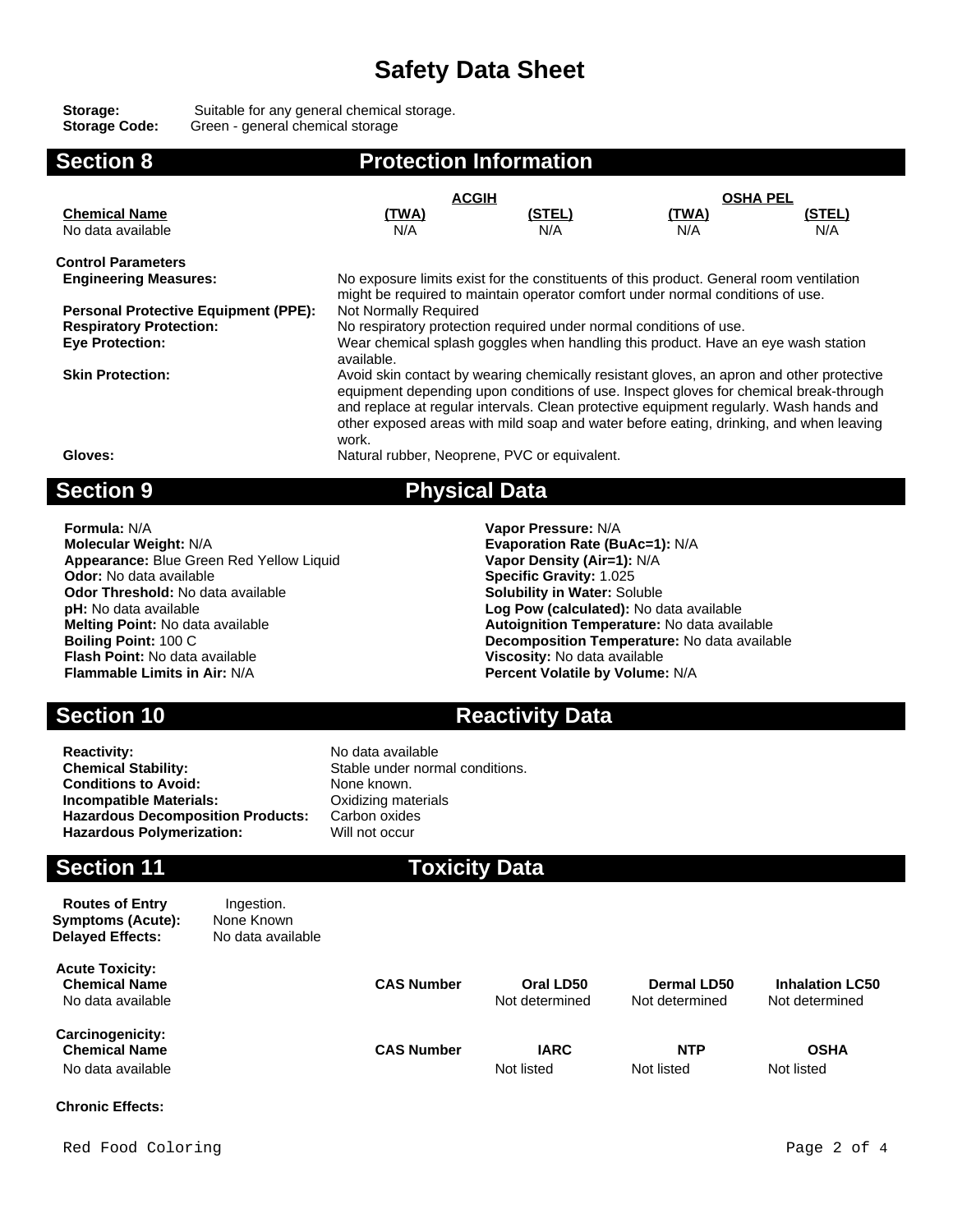**Mutagenicity:** No evidence of a mutagenic effect.

| <b>Teratogenicity:</b><br><b>Sensitization:</b><br>Reproductive:<br><b>Target Organ Effects:</b><br>Acute:<br><b>Chronic:</b>      | No evidence of a teratogenic effect (birth defect).<br>No evidence of a sensitization effect.<br>No evidence of negative reproductive effects.<br>See Section 2<br>To the best of our knowledge, the toxicological properties of this mixture have not been thoroughly<br>evaluated. |                                                             |                               |                                                                              |                                         |                  |
|------------------------------------------------------------------------------------------------------------------------------------|--------------------------------------------------------------------------------------------------------------------------------------------------------------------------------------------------------------------------------------------------------------------------------------|-------------------------------------------------------------|-------------------------------|------------------------------------------------------------------------------|-----------------------------------------|------------------|
| <b>Section 12</b>                                                                                                                  |                                                                                                                                                                                                                                                                                      |                                                             | <b>Ecological Data</b>        |                                                                              |                                         |                  |
| Overview:<br><b>Mobility:</b><br><b>Persistence:</b><br><b>Bioaccumulation:</b><br>Degradability:<br><b>Other Adverse Effects:</b> | No data<br>No data<br>No data<br>No data<br>No data                                                                                                                                                                                                                                  | This material is not expected to be harmful to the ecology. |                               |                                                                              |                                         |                  |
| <b>Chemical Name</b><br>N/A                                                                                                        |                                                                                                                                                                                                                                                                                      | <b>CAS Number</b>                                           | <b>Eco Toxicity</b>           |                                                                              |                                         |                  |
| <b>Section 13</b>                                                                                                                  |                                                                                                                                                                                                                                                                                      |                                                             | <b>Disposal Information</b>   |                                                                              |                                         |                  |
| <b>Disposal Methods:</b><br><b>Waste Disposal Code(s):</b>                                                                         | Dispose in accordance with all applicable Federal, State and Local regulations. Always<br>contact a permitted waste disposer (TSD) to assure compliance.<br>Not Determined                                                                                                           |                                                             |                               |                                                                              |                                         |                  |
| <b>Section 14</b>                                                                                                                  |                                                                                                                                                                                                                                                                                      |                                                             | <b>Transport Information</b>  |                                                                              |                                         |                  |
| <b>Ground - DOT Proper Shipping Name:</b><br>Not regulated for transport by DOT                                                    |                                                                                                                                                                                                                                                                                      |                                                             |                               | Air - IATA Proper Shipping Name:<br>Not regulated for air transport by IATA. |                                         |                  |
| <b>Section 15</b>                                                                                                                  |                                                                                                                                                                                                                                                                                      |                                                             | <b>Regulatory Information</b> |                                                                              |                                         |                  |
| <b>TSCA Status:</b>                                                                                                                | A component (or components) of this product is not listed on the TSCA Inventory of<br>Existing Chemical Substances. Product is for research and development use only.                                                                                                                |                                                             |                               |                                                                              |                                         |                  |
| <b>Chemical Name</b>                                                                                                               | <b>CAS</b><br><b>Number</b>                                                                                                                                                                                                                                                          | § 313 Name                                                  | $\S$ 304 RQ                   | <b>CERCLA RQ</b>                                                             | $§$ 302 TPQ                             | CAA 112(2)<br>TQ |
| No data available                                                                                                                  |                                                                                                                                                                                                                                                                                      | No.                                                         | <b>No</b>                     | No                                                                           | No.                                     | No               |
| <b>California Prop 65:</b>                                                                                                         |                                                                                                                                                                                                                                                                                      |                                                             |                               | No California Proposition 65 ingredients                                     |                                         |                  |
| <b>Section 16</b>                                                                                                                  |                                                                                                                                                                                                                                                                                      |                                                             |                               |                                                                              | <b>Additional</b><br><b>Information</b> |                  |